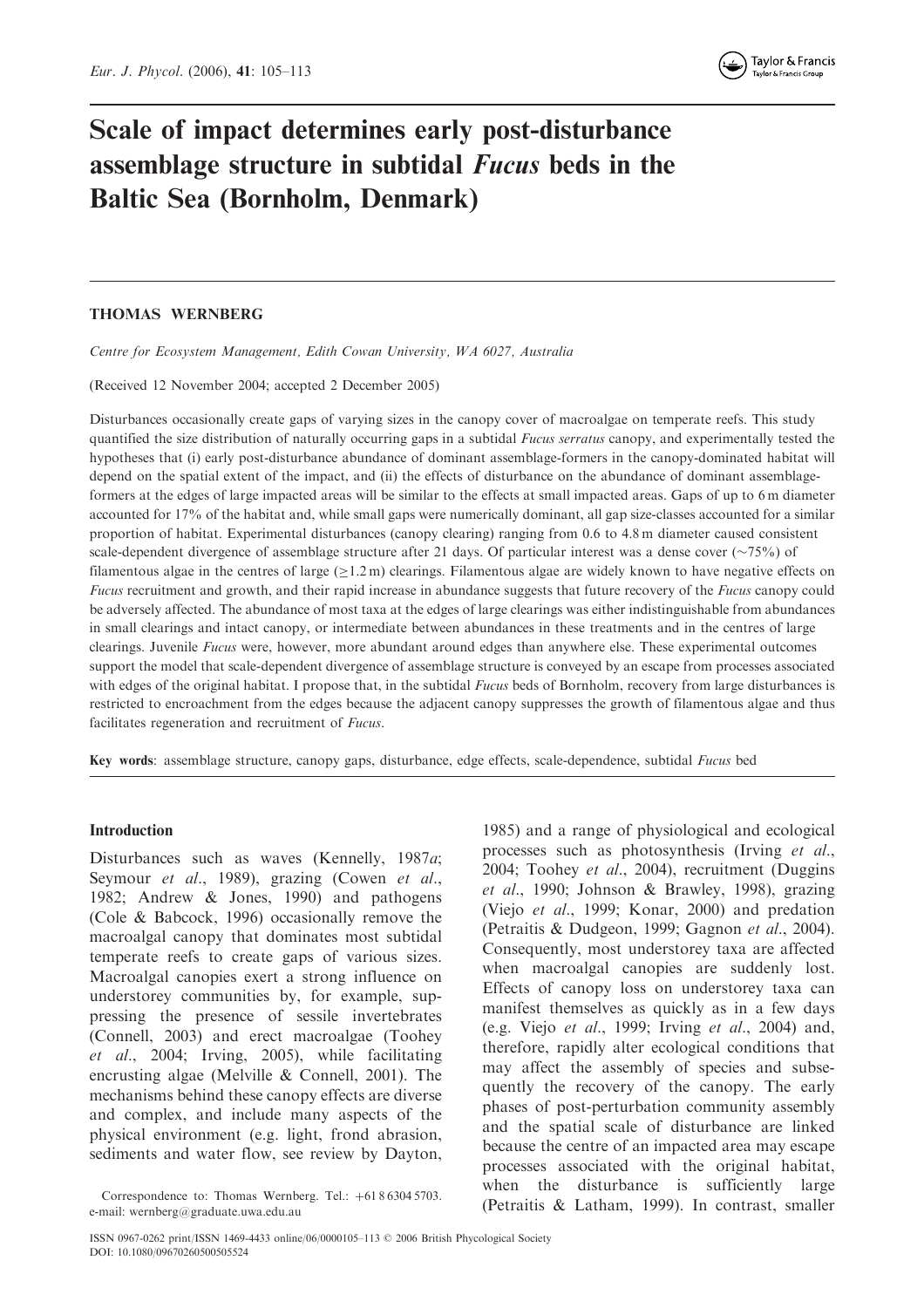areas of impact will remain under influence from the original habitat through the proximity to its edges.

This study experimentally tested the hypotheses that, in a subtidal canopy-dominated habitat, (i) early post-disturbance abundance of dominant assemblage-formers will depend on the spatial extent of the impact, and (ii) the effect of disturbance on the abundance of dominant assemblageformers at the edges of large impacted areas will be similar to the effects at small impacted areas. First, however, the size structure and distribution of natural gaps in the habitat, otherwise dominated by a dense canopy cover, was quantified in order to identify the relevant spatial scales for manipulative experimentation.

## Materials and methods

### Study site

The study was conducted near Svaneke  $(55°01'48''N;$ 15°08'45"E) on the east coast of Bornholm (Denmark) in the southern Baltic Sea. The shallow  $(< 5 \,\mathrm{m})$  subtidal zone of this area is predominantly flat to gently sloping granite bedrock, with boulders covered by a dense canopy of Fucus serratus (Fucus hereafter) occasionally broken by gaps of various sizes (Thomsen & Wernberg, 1995). Water motion is wind-driven as there are no lunar tides around Bornholm. The salinity is low but constant around 7–8 psu, and the water temperature range is  $2-20$ °C over the annual cycle.

#### Natural gaps

The size structure and frequency of gaps in the *Fucus* canopy were quantified by determining the distances and depths where gaps started and ended along transects perpendicular to the coastline. Three 60-m transects were sampled 15–20 m apart at each of four locations (Boelshavn, Vige Havn, Maageflejl, Aarsdale) separated by 3–5 km. All gaps larger than  $\sim$ 30 cm were sampled. Transects were shorter if the Fucus zone ended before 60 m.

#### Clearing experiment

To test the effect of spatial extent of disturbance on the early assembly of major benthic community components, a canopy clearing experiment was carried out at two locations (Vige Havn and Maageflejl) approximately 3 km apart. The areas of canopy removed were 0, 0.3, 1.1, 4.5 and  $18.1 \text{ m}^2$  (the  $0 \text{ m}^2$  'clearings' were control plots where the canopy was left intact). These sizes covered the range of naturally occurring gaps in the canopy. Three replicates of each clearing size were established at each site at a depth of 2–3 m in August 2004. The clearings were executed as circles of 0, 0.6, 1.2, 2.4 and 4.8 m diameter, and the canopy was removed by cutting stipes immediately above the holdfast. Clearings were sampled after 21 days. The percent cover of taxa

was estimated by the 'point-intercept' method (25 evenly spaced grid-intersections within a  $20 \times 20$  cm quadrat) in the centre of all clearings. The density of herbivorous gastropods and juvenile  $Fucus$  ( $\leq$ 5 cm) was also determined within the  $20 \times 20$  cm quadrat. To test for edgeeffects, similar measurements were made at the edges (outer 0.3 m perimeter) of large clearings (1.2, 2.4 and 4.8 m). Taxa were identified as morphological groups (herbivorous gastropods, juvenile Fucus, filamentous, encrusting and foliose algae, and Mytilus) because it was not possible to distinguish many species in situ. However, due to the low salinity, the species pool was limited (Voipio, 1981) and most groups comprised only 1–4 possible species. Specifically, the herbivorous gastropods were predominantly of two species, Littorina littorea and Rissoa membranacea. Filamentous algae were dominated by Cladophora rupestris, C. glomerata and Pilayella littoralis. Only two species of foliose algae were registered, Fucus serratus and Furcellaria lumbricalis, the latter in only two quadrats. Encrusting algae were predominantly Hildenbrandia rubra and Ralfsia verrucosa. Other categories included the common blue mussel (Mytilus edulis, hereafter Mytilus), loose sediments (sand and gravel) and bare rock. Due to physiological stress caused by the brackish waters of the Baltic Sea, both gastropods (Littorina max length  $\sim$ 1.0 cm) and mussels (*Mytilus* max length  $\sim$ 3 cm) were severely reduced in size relative to their conspecifics in fully marine environments (Voipio, 1981).

### Data analysis

The proportion of habitat occupied by gaps was calculated for each transect, and differences among locations tested with one-way ANOVA. Transects were then pooled within locations and the number of gaps tallied in 0.3 m size classes. The total extent of gaps at each location was calculated by summing all gaps within a size class. One-way ANOVA tested for differences in frequency and total extent (distance) of gaps between size-classes, before converting these to percentages for presentation. Product moment correlation tested for a relationship between gap size and depth, combining gaps from all transects. Data collected in the clearing experiment were analysed with mixed model ANOVA with location (random) and clearing size (fixed) as orthogonal factors. Four a priori planned contrasts (a: 0, 0.6, 1.2 and 2.4 v. 4.8; b: 0, 0.6 and 1.2 v. 2.4; c: 0 and 0.6 v. 1.2; d: 0 v. 0.6) identical to those used by Petraitis et al. (2003) tested the presence of thresholds in abundance of taxa with increasing clearing size. Edge effects were tested with three a priori planned contrasts following a separate one-way fixed factor ANOVA of all treatments (centres of five clearing sizes and edges from three clearings  $\geq 1.2 \text{ m}$ ) at both locations. The first contrast compared the edges of large clearings  $(\geq 1.2 \text{ m})$  between the two locations (effects of location on centre samples were tested in the first ANOVA). The second contrast compared edges of large clearings to their centres. This contrast did not consider the paired nature of centres and edges. However, neither non-independence of paired samples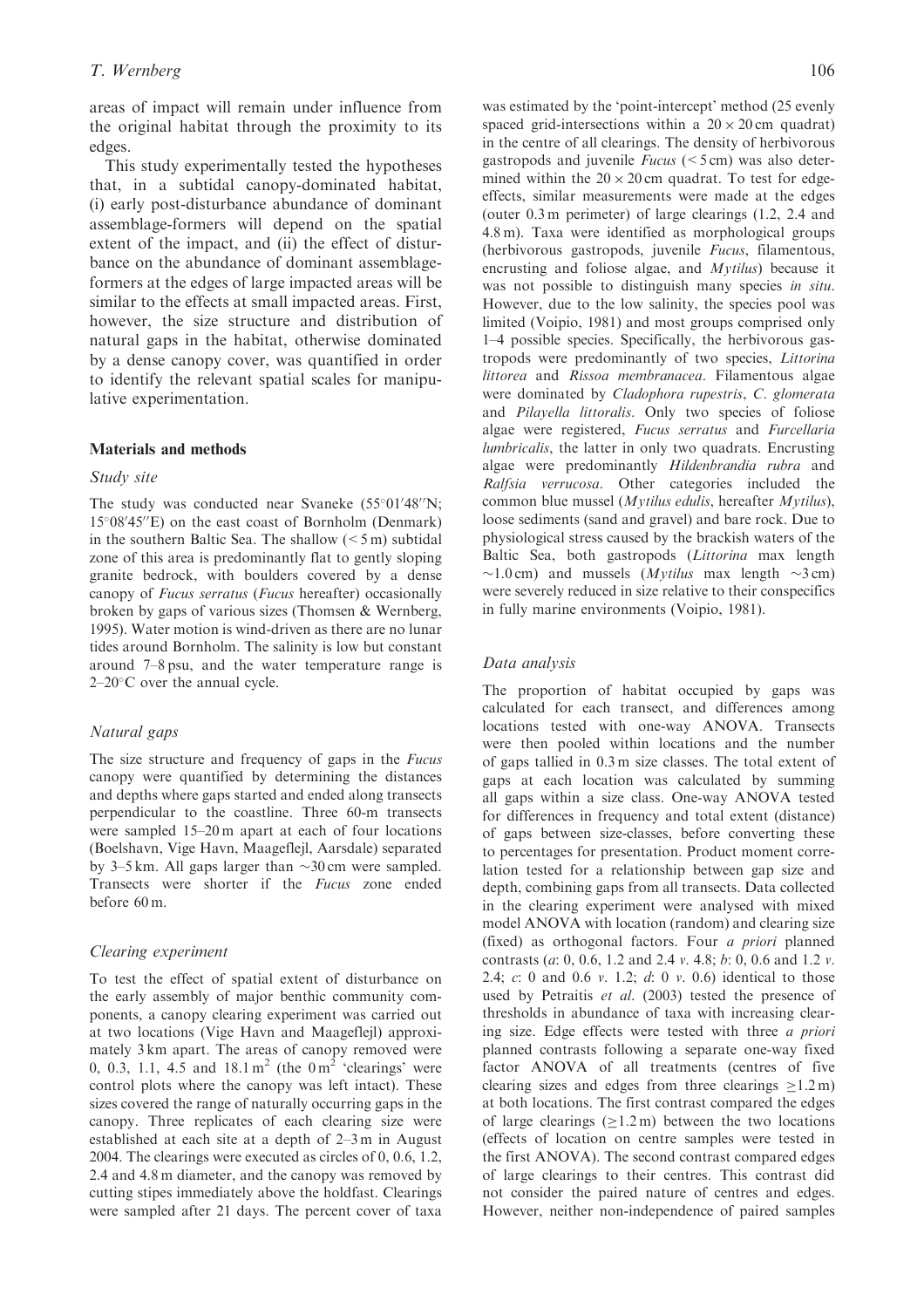nor increased risk of type II error was an issue in the current experiment because there was no correlation between paired samples for any taxa (Product moment correlation,  $-0.05 < r < 0.34$ ,  $p > 0.17$ ,  $n = 18$ ) and all contrasts were highly significant. The third contrast compared edges of large clearings to small clearings (0.6 m). Taking all taxa into account, similarities in assemblage structure among centres of large clearings, their edges, small clearings and intact canopy were graphed in a nMDS plot based on Bray–Curtis similarities. Multivariate differences among these groups were tested with one-way ANOSIM and subsequent pair-wise comparisons.

#### **Results**

## Size distribution of natural gaps

There were no differences among the four locations in the proportion of habitat within the Fucus belt occupied by gaps in the canopy cover  $(F_{(3,8)} = 2.88,$  $p = 0.103$ ) and the mean was  $17.3\% \pm 1.8$  (SE;  $n = 4$ ). Small gaps were numerically dominant (Fig. 1A; Log(x+1) transformed data,  $F_{(9,30)} =$ 8.56,  $p < 0.001$ ) and, across all locations, the median and mean gap sizes were 0.7 and 1.1 m, respectively. The largest gap encountered on any transect was 6.0 m. Although small gaps were more abundant than larger gaps, the total extent of gaps was evenly distributed among gap size classes (Fig. 1B;  $F_{(9,30)} = 1.35$ ,  $p = 0.250$ ). There was no correlation between gap size and depth  $(r = 0.05,$  $n = 112$ .

## Scale-dependent effects of canopy clearing

There was a highly significant ( $p \le 0.025$ ) effect of clearing size on the abundance of filamentous and encrusting algae (Table 1). Clearing size did not have any statistically significant effects on the percentage cover of foliose algae (data not shown) and Mytilus, or on the density of herbivorous gastropods and juvenile Fucus (Table 1). There were no significant differences in abundances of the quantified taxa between the two locations (Table 1), and all scale-dependent patterns were consistent between the two locations (i.e. no interactions between Location and Size). The planned contrasts showed significant step-wise differences in abundance of filamentous and encrusting algae, and near-significant effects for herbivorous gastropods, Mytilus and juvenile Fucus (Fig. 2). Filamentous algae were almost three times more abundant in clearings  $\geq 1.2$  m than in smaller clearings or under intact canopy. Conversely, encrusting algae were twice as abundant in clearings  $\leq 0.6$  m as in larger clearings. Both gastropod densities and percentage cover of *Mytilus* were lower in large ( $\geq$ 2.4m and  $\geq$ 1.2m,



Fig. 1. The frequency of occurrence (A) and extent (B) of gaps in the canopy cover of Fucus serratus at four locations, separated by 3–5 km, in the vicinity of Svaneke (Bornholm, southern Baltic Sea). Data for each location are the sum of gaps measured along three 60-m transects perpendicular to the coastline. Boelshavn:  $n = 27$  gaps; Vige Havn:  $n = 41$ gaps; Maageflejl:  $n = 21$  gaps; and Aarsdale:  $n = 23$  gaps.

respectively) than in smaller clearings, whereas densities of juvenile Fucus were higher in all experimental clearings compared to the uncleared controls (Fig. 2). So, despite the lack of statistical significance for an effect of clearing size, there were trends of scale-dependent effects on densities of gastropods and juvenile Fucus as well as on percentage cover of Mytilus.

## Edge effects

There were no effects of location on the abundance of dominant assemblage-formers at the edges of large clearings  $(\geq 1.2 \text{ m}; \text{ Table } 2)$ . All taxa had significantly different abundances at the edge compared to the centre of large clearings (Fig. 2, Table 2), and the direction of differences between edges and centres was consistent across all large clearing sizes for all taxa (Fig. 2). Juvenile Fucus were found in higher densities at the edges of large clearings than anywhere else (Fig. 2), although the difference between edges of large clearings and small clearings was not statistically significant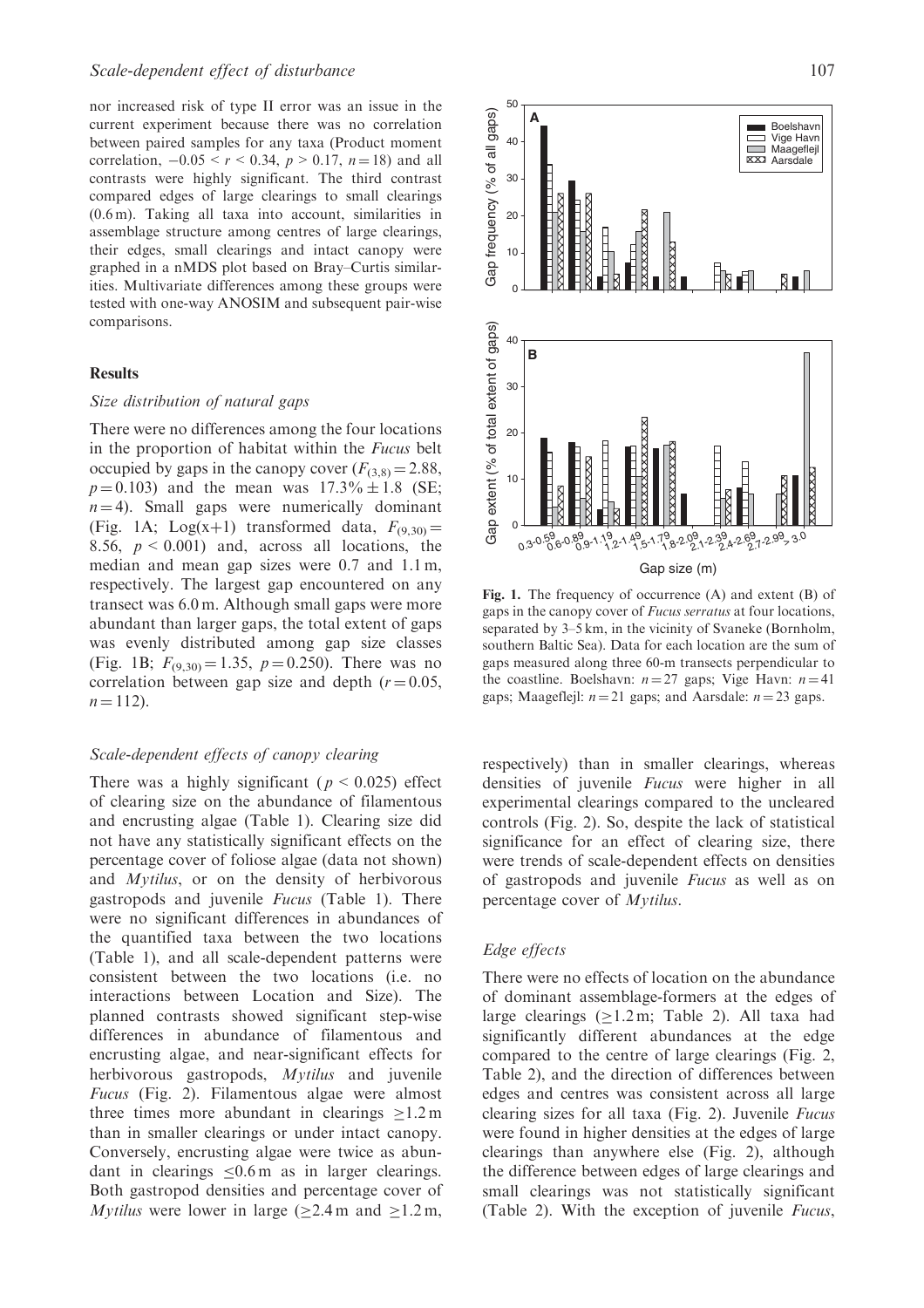| Source of variation | df | $\overline{MS}$         | $\boldsymbol{F}$ | $\boldsymbol{p}$                   | $\overline{MS}$  | F    | $\boldsymbol{p}$ |
|---------------------|----|-------------------------|------------------|------------------------------------|------------------|------|------------------|
|                     |    | Herbivorous gastropods* |                  | Juvenile <i>Fucus</i> <sup>†</sup> |                  |      |                  |
| Location            |    | 0.021                   | 0.33             | 0.574                              | 0.023            | 0.07 | 0.797            |
| Clearing size       | 4  | 0.189                   | 1.86             | 0.281                              | 0.428            | 1.76 | 0.298            |
| $Loc \times Size$   | 4  | 0.102                   | 1.57             | 0.221                              | 0.243            | 0.72 | 0.590            |
| Residual            | 20 | 0.065                   |                  |                                    | 0.339            |      |                  |
|                     |    | Filamentous algae*      |                  |                                    | Encrusting algae |      |                  |
| Location            |    | 0.065                   | 2.25             | 0.149                              | 154.1            | 0.89 | 0.358            |
| Clearing size       | 4  | 0.757                   | 11.79            | 0.017                              | 2270.1           | 9.64 | 0.025            |
| $Loc \times Size$   | 4  | 0.064                   | 2.24             | 0.101                              | 235.5            | 1.35 | 0.285            |
| Residual            | 20 | 0.029                   |                  |                                    | 173.9            |      |                  |
|                     |    |                         | <b>Mytilus</b>   |                                    |                  |      |                  |

Table 1. Results of ANOVA testing for effects of location and clearing size on the abundance of major taxa in the centres of clearings

Data passed tests of normality (visual inspection of residuals) and equal variances (Cochran's C-test,  $p > 0.05$ ).

Location 1 104.5 1.29 0.270 Clearing size  $\begin{array}{cccc} 4 & 587.5 & 2.66 & 0.183 \\ \text{Loc} \times \text{Size} & 4 & 220.5 & 2.72 & 0.059 \end{array}$  $Loc \times Size$  4 220.5 2.72 0.059

\* Log(X) transformed.

<sup>†</sup>Log(X + 1) transformed.

Significant p-values in bold type.

Residual 20 81.1

abundances of taxa at the edges of large clearings were either indistinguishable from abundances in uncleared control plots or small clearings  $( $0.6 \text{ m}$ )$ herbivorous gastropods, encrusting algae), or intermediate between these and abundances in the centres of large clearings (filamentous algae, Mytilus; Fig. 2, Table 2).

## Assemblage structure

The assemblage structure at the centres of large clearings was significantly different ( $p = 0.001$ ) and highly distinct (Clarke's  $R > 0.4$ , Table 3) from the assemblage structure in uncleared control plots, small clearings and at the edges of large clearings (Table 3). Assemblage structure at the edges of large clearings, on the other hand, was indistinguishable from that of small clearings which, in turn, overlapped with the assemblage structure of control plots (Table 3). Consequently, the assemblage structure of small clearings and at the edges of large clearings was intermediate between that of controls (Fig. 3, right) and the centres of large clearings (Fig. 3, left).

#### **Discussion**

This study found that natural gaps of up to several metres across were a prominent feature of the subtidal *Fucus* habitat. Experimentally imposed disturbances, gaps of various sizes up to 4.8 m diameter, caused the early post-disturbance abundance of dominant assemblage-formers and assemblage structure to differ between the centres

of small and large impacted areas, but generally not between the edges of large impacts and small impacts. In particular, the substantially higher cover of filamentous algae in large clearings, compared with small clearings, corroborates the first hypothesis, that the early post-disturbance abundance of dominant assemblage-formers depends on the spatial extent of the impact. Similarly, the finding that assemblage structure at the edge of large clearings was intermediate between the assemblage structure of uncleared control plots and those in the centre of large clearings, but indistinguishable from small clearings, corroborates the second hypothesis, that the effects of disturbance at the edges of large impacts are similar to the effects of small impacts. Consequently, this study found support for the model that an escape from edge-associated processes of the original habitat causes scaledependent differences in the early post-disturbance abundance of organisms.

The presence of abundant gaps in the *Fucus* canopy in late summer indicates either that gaps are readily formed in summer or that gaps formed at other times persist through summer. There are no tides or swell in the Baltic Sea (Voipio, 1981) and large grazers such as sea urchins are absent (Voipio, 1981). Natural disturbances are therefore predominantly caused by wind-driven waves. The locations used in this research face east and, because of a large fetch  $(>100 \text{ km})$  and deep water ( $> 50 \text{ m}$ ) within  $\sim 300 \text{ m}$  of the shore, the coast is fully exposed to waves of up to 3–4 m (personal observation) generated by strong winds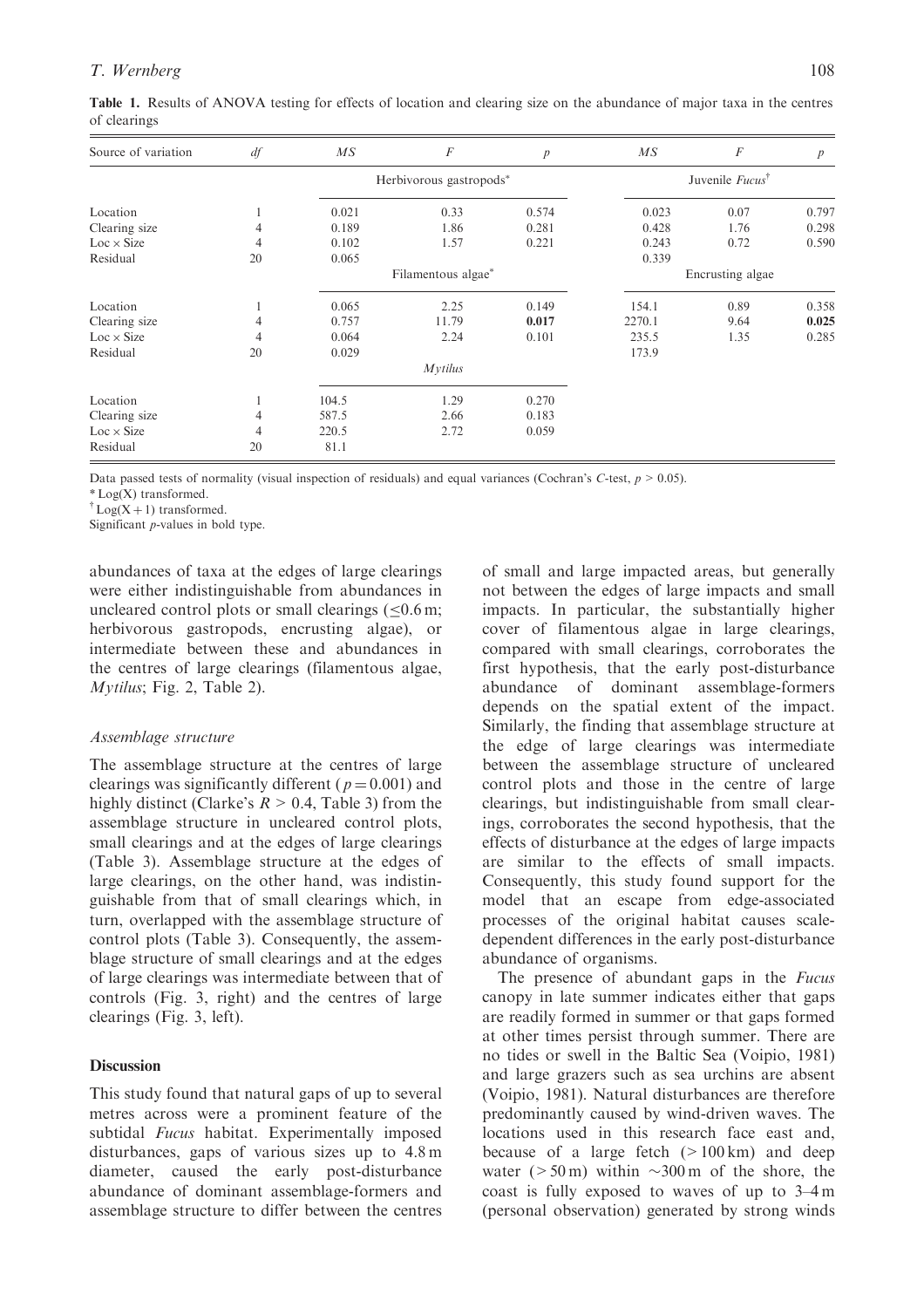

Fig. 2. Abundance of dominant assemblage-formers, determined within a  $20 \times 20$  cm quadrat, at the centres of experimental clearings and at the edges of large clearings 21 days after impact. Clearings were set up in a subtidal *Fucus* serratus habitat at two locations, 3 km apart, in the vicinity of Svaneke (Bornholm, southern Baltic Sea). Data were pooled across locations as there were no effects of location. Horizontal lines above histograms indicate results from planned contrasts where the  $p$ -value shows the significance level of the contrast. Error bars are SE  $(n=6)$ .

from easterly directions. Strong  $(>11 \text{ m s}^{-1})$ easterly winds occur 1–2% of the time in summer but more frequently  $(5-10\%)$  in autumn and winter (Cappelen & Jørgensen, 1999). Consequently, there is potential for gap formation year-round, but winter and autumn are the main seasons for disturbances, as in most other temperate reef systems (Paine & Levin, 1981; Kennelly, 1987a; Seymour et al., 1989).

The frequency distribution of sizes of gaps in the Fucus canopy was positively skewed (Fig. 1). Similar gap-size distribution patterns have been found in other subtidal (Kennelly, 1987a; Irving, 2005) and intertidal (Farrell, 1989; Worm & Chapman, 1998) habitats dominated by canopy algae, and they probably reflect that disturbances occur at small scales (i.e.,  $\leq 1$  m) more frequently than at larger scales. Despite small gaps being numerically dominant, the total amount of habitat occupied by each gap size-class was roughly the same, suggesting that no particular size of gap is disproportionately important in characterizing habitat structure. However, most scale-dependent effects were found for experimental clearings  $\geq$ 1.2 m diameter corresponding to 34.8% of the naturally occurring gaps. Assuming that the canopy-associated processes operating across the edges into natural gaps have a similar scaledependency as it appears from my experimental gaps, this would imply that 95.6% of the total gap area, or  $\sim$ 16.5% of the entire habitat, are governed by processes different from those associated with the dominant habitat former. This is a conservative estimate because it is based on a one-dimensional surrogate for gap area. In reality, because gaps are 2-dimensional, the area of gaps does not increase linearly with gap size, but follows a power function.

Filamentous and encrusting algae, two growth forms widely known to be associated with gaps and macroalgal canopies, respectively (Reed & Foster, 1984; Ballesteros, 1990; Edwards, 1998; Melville & Connell, 2001; Fowler-Walker & Connell, 2002), showed strong scale-dependent effects. Filamentous algae have repeatedly been shown to negatively affect recruitment of several kinds of canopy algae from both subtidal and intertidal habitats around the world (e.g., Kennelly, 1987b; Edwards, 1998; Isaeus et al., 2004). Most importantly, however, several recent experiments have independently shown that filamentous algae – Cladophora glomerata and Pilayella littoralis among others – can reduce and prevent recruitment and survival of juvenile Fucus in the Baltic Sea (Worm et al., 2001; Berger et al., 2003; Eriksson & Johansson, 2003; Isaeus et al., 2004; Råberg et al., 2005). An adverse effect of filamentous algae is consistent with the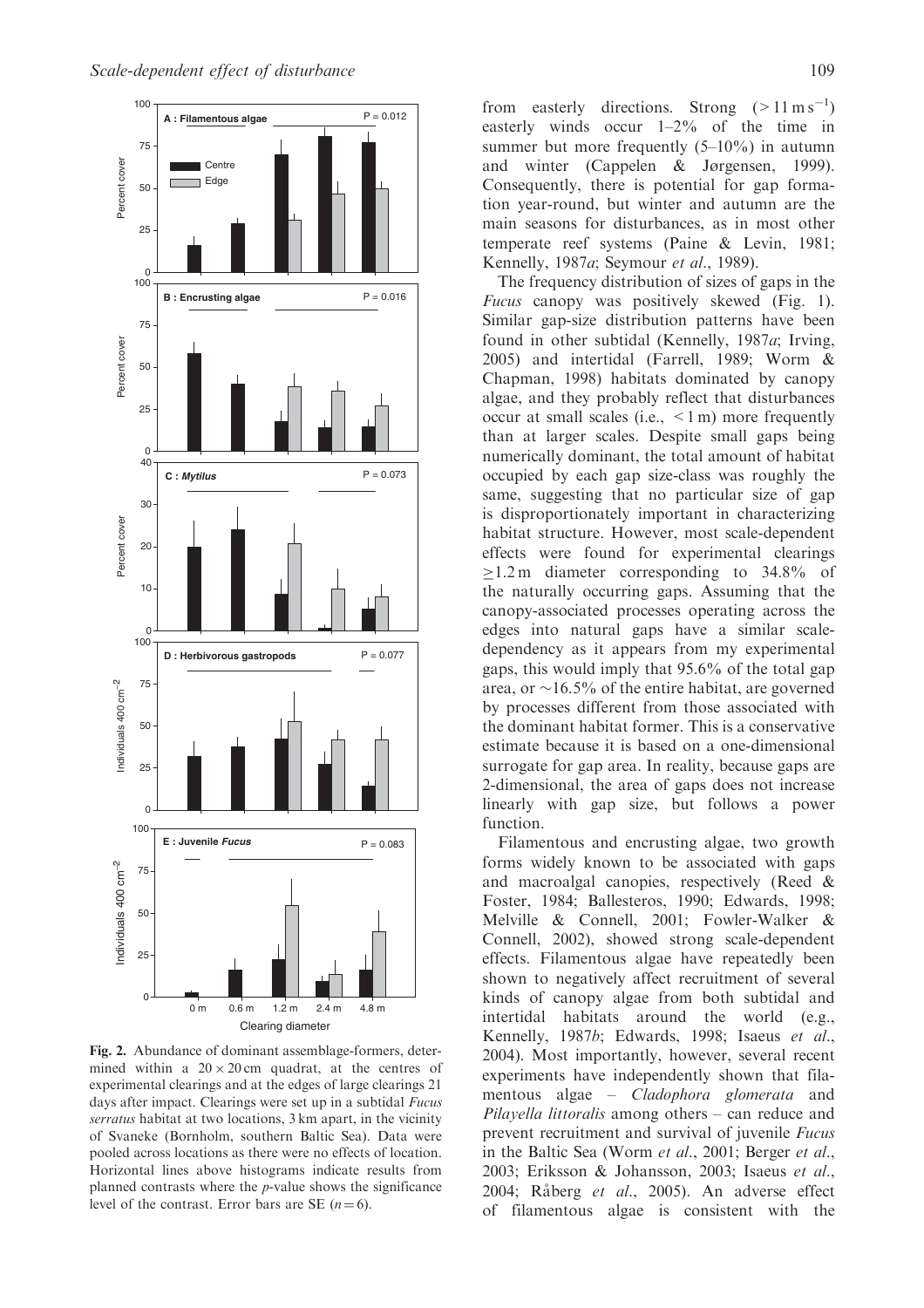## T. Wernberg 110

Table 2. Results of *a priori* planned contrasts, testing for effects on the abundance of major community constituents of edges of large clearings  $(\geq 1.2 \text{ m}$  diameter) relative to centres of large clearings, small clearings and uncleared control plots

| Source of variation                                                     | df | $\overline{MS}$         | F              | $\boldsymbol{p}$ | $\overline{MS}$  | $\boldsymbol{F}$ | $\overline{p}$ |
|-------------------------------------------------------------------------|----|-------------------------|----------------|------------------|------------------|------------------|----------------|
|                                                                         |    | Herbivorous gastropods* |                |                  | Juvenile Fucus   |                  |                |
| Between treatments                                                      | 15 | 0.119                   | 2.0            | 0.048            | 994              | 1.8              | 0.078          |
| $Edge_{Loc1}$ v. edge <sub>Loc2</sub>                                   |    | 0.058                   | 1.0            | 0.329            | 242              | 0.4              | 0.511          |
| Edge <sub>1.2, 2.4, 4.8m</sub> v. centre <sub>1.2, 2.4, 4.8m</sub>      |    | 0.630                   | 10.6           | 0.003            | 3428             | 6.2              | 0.018          |
| Edge <sub>1.2, 2,4, 4,8m</sub> $\nu$ . small <sub>0.6m</sub>            |    | 0.013                   | 0.2            | 0.638            | 1680             | 3.1              | 0.090          |
| Residual                                                                | 32 | 0.059                   |                |                  | 549              |                  |                |
|                                                                         |    | Filamentous algae       |                |                  | Encrusting algae |                  |                |
| Between treatments                                                      | 15 | 1781                    | 9.7            | ${}_{0.001}$     | 764              | 3.5              | 0.002          |
| $Edge_{Loc1}$ v. edge <sub>Loc2</sub>                                   |    | 44                      | 0.2            | 0.630            | 257              | 1.2              | 0.286          |
| Edge <sub>1.2, 2.4, 4.8m</sub> v. centre <sub>1.2, 2.4, 4.8m</sub>      |    | 10093                   | 54.8           | < 0.001          | 3050             | 13.9             | 0.001          |
| Edge <sub>1.2, 2.4, 4.8m</sub> $v$ . small <sub>0.6m</sub>              |    | 853                     | 4.6            | 0.039            | 162              | 0.7              | 0.396          |
| Residual                                                                | 32 | 184                     |                |                  | 219              |                  |                |
|                                                                         |    |                         | <i>Mytilus</i> |                  |                  |                  |                |
| Between treatments                                                      | 15 | 272                     | 2.8            | 0.007            |                  |                  |                |
| $Edge_{Loc1}$ v. edge <sub>Loc2</sub>                                   |    | 57                      | 0.6            | 0.450            |                  |                  |                |
| Edge <sub>1.2, 2.4, 4.8m</sub> $\nu$ . centre <sub>1.2, 2.4, 4.8m</sub> |    | 574                     | 5.9            | 0.021            |                  |                  |                |
| Edge <sub>1.2, 2.4, 4.8m</sub> $v$ . small <sub>0.6m</sub>              |    | 555                     | 5.7            | 0.023            |                  |                  |                |
| Residual                                                                | 32 | 98                      |                |                  |                  |                  |                |

Data passed tests of normality (visual inspection of residuals) and equal variances (Cochran's C-test,  $p > 0.05$ ). \*Log(X) transformed.

Significant p-values for contrasts in bold type.

Table 3. Results of pair-wise comparisons following ANOSIM testing the effect of clearing size and position within clearings on differences in assemblage structure

| Comparison                   | Clarke's $R$ |       |  |
|------------------------------|--------------|-------|--|
| Control $\nu$ . Small        | 0.122        | 0.063 |  |
| Control v. Large, edge       | 0.389        | 0.003 |  |
| Control v. Large, centre     | 0.803        | 0.001 |  |
| Small v. Large, edge         | $-0.058$     | 0.692 |  |
| Small v. Large, centre       | 0.599        | 0.001 |  |
| Large, edge v. Large, centre | 0.404        | 0.001 |  |

Global  $R = 0.41$ ,  $p = 0.001$ ; 999 permutations.

significantly higher densities of juvenile Fucus found at the edge compared to the centre of large clearings, where the cover of filamentous algae was lower (Fig. 2A, E). The apparent lack of higher densities of juvenile Fucus in small clearings (0.6 m), hypothesized to be similar to edges of large clearings, could be due to scale-dependent differences in the physical environment (e.g. light) caused by canopy movement; whereas the edges of large clearings are affected by the adjacent canopy for only half the wave cycle, small clearings are affected over the entire wave cycle (Emmerson & Collings, 1998).

Given the duration of the study, it is unlikely that the juvenile Fucus observed represent new recruitment. Rather, they must result from either growth of already settled microscopic recruits (Worm et al., 2001) or regeneration from



Fig. 3. nMDS plot of similarity of post-disturbance assemblage structure in control plots (intact canopy), small clearings (0.6 m diameter), and centres and edges of large clearings (1.2–4.8 m diameter), 21 days after implementing clearings in the *Fucus serratus* canopy cover near Svaneke (Bornholm, southern Baltic Sea).

fragments and old holdfasts. McCook & Chapman (1992) found that 20–30% of F. vesicu*losus* cut within small  $0.25 \text{ m}^2$  plots on an intertidal platform would regenerate canopy-forming fronds  $(-0.25 \text{ cm week}^{-1})$  from the holdfasts, and they speculated that regeneration could be an important mechanism for recovery from disturbances.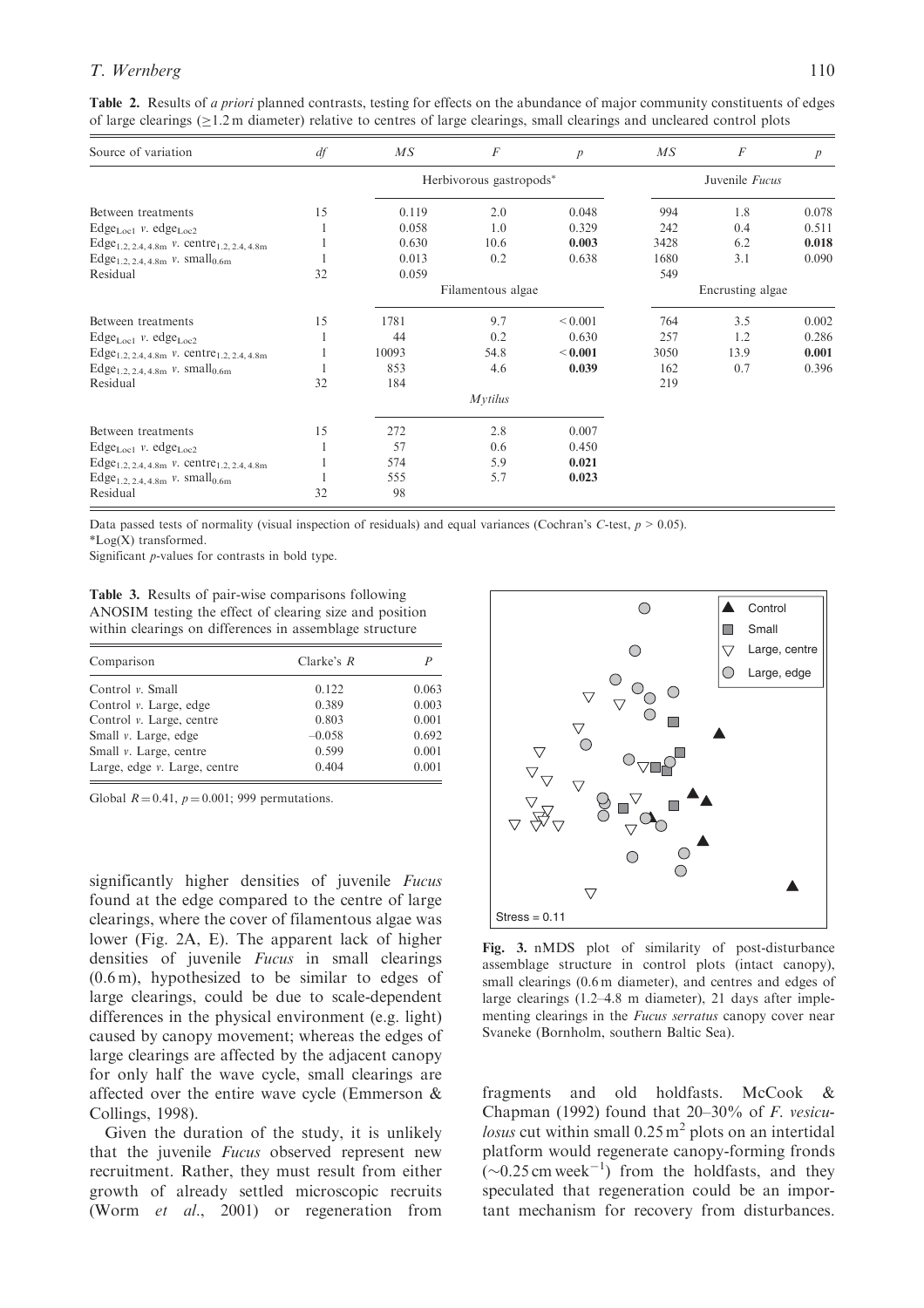This potent ability of *Fucus* to regenerate vegetatively possibly explains the frequent recovery of clearings in Fucus beds (e.g. McCook & Chapman, 1992; Speidel et al., 2001) and the ability of Fucus to take over, dominate and persist in clearings in other canopy habitats such as Ascophyllum beds (e.g. Petraitis et al., 2003; Jenkins et al., 2004). All of these studies, however, were conducted in the intertidal zone. The effect of filamentous algae on regeneration is not known, and neither is the extent to which intertidal studies can be extrapolated to subtidal habitats. For example, contrary to all evidence from subtidal habitats (including several independent studies of Fucus from the Baltic Sea, op. cit.), some intertidal studies have found ephemeral and filamentous algae to facilitate recruitment of canopy species (McCook & Chapman, 1993, Johnson & Brawley, 1998).

Herbivorous gastropods and *Mytilus* also showed (near-significant) scale-dependent effects of canopy removal, both taxa being less abundant in the centres of large clearings relative to small clearings and edges (Fig. 2). Farrell (1989) also found fewer gastropod grazers in the centres of clearings and explained this in terms of the canopy providing protection against predation. The responses of herbivorous gastropods to canopy loss may however depend on species and time (Worm & Chapman, 1998; Petraitis et al., 2003). The common predators of gastropods and Mytilus, crabs and sea stars, are absent from this part of the Baltic Sea (Voipio, 1981) and predation on Mytilus, for example, is generally considered to be negligible (Kautsky, 1981). Fish have, however, recently been shown to control *Mytilus* abundance in some parts of the Baltic (Lappalainen et al., 2005), and it is possible that, in newly formed gaps where the canopy no longer offers protection, molluscs become focal points for predation by common fish such as flounder (Platichthys flesus) and eelpout (Zoarches viviparus).

Considering the short duration of the experiment, some caution is warranted when interpreting effects other than the overwhelming response of filamentous algae. Algae of this growth form are notorious for their rapid growth when resources such as light and nutrients are available (e.g. Pihl et al., 1996; Pedersen et al., 2005), and their presence in the microscopic 'seedbank' (Worm et al., 2001) ensures a rapid response when space is released. It is thus possible that the responses of other taxa were due to overgrowth by filamentous algae rather than to changes in cover or density per se. Nevertheless, the response of filamentous algae is likely to be of key importance to the subsequent community assembly and recovery due to their widely reported negative effects on

recruitment and survival of canopy-formers (op. cit.). Dense cover of filamentous algae may also affect other understorey organisms by, for example, retaining sediments and reducing light or oxygen levels.

It is clear that the subtidal *Fucus* habitat of Bornholm is a mosaic of relatively distinct canopy and gap patches, laced by edges that must comprise a substantial area. The ecological processes taking place across these interfaces are important to patch dynamics because gap closure or persistence may be an edge-driven process (Kennelly, 1987b; Farrell, 1989; Kennelly & Underwood, 1993; Airoldi, 1998); I found that the abundance of dominant assemblage-formers at the edge of large clearings was similar (herbivorous gastropods, juvenile Fucus) to that in small clearings, or intermediate (filamentous algae, Mytilus) between these and the centres of large clearings (Fig. 2, Table 2). Similar effects have been reported by Farrell (1989) from the high intertidal of Oregon (USA) and Kennelly & Underwood (1993) from subtidal Ecklonia radiata kelp beds in Australia, and these results support the model that the scaledependent response of centres of large clearings is caused by an escape from edge-effects.

Whether or not the initial divergence of assemblages in small and large gaps can or will lead to persistent alternative assemblages depends on the nature of the subsequent succession (cf. Connell & Slatyer, 1977). If succession facilitates recruitment and regeneration of Fucus, gaps will recover to canopy. If, on the other hand, succession inhibits the recruitment and regeneration of Fucus, gaps could be maintained in an alternative canopy-free assemblage. Because filamentous algae, as a growth form, are notorious for their negative effects on recruitment and survival of juvenile canopy formers (op. cit.), it seems reasonable to predict that the subsequent succession will inhibit Fucus in the centres of large clearings. Interestingly, however, juvenile Fucus were more abundant at the edges of large clearings than anywhere else, suggesting that these edges may facilitate recovery of the canopy. Speidel et al. (2001) found that complete removal of an intertidal Fucus gardneri canopy delayed full recovery by several months relative to partial removal  $(<80\%)$  of the canopy, and concluded that proximity to even a few adult Fucus greatly increased the recovery rate. It is therefore possible that abrasion from Fucus fronds is needed to suppress the filamentous algae (Kiirikki, 1996; Irving, 2005) that would otherwise inhibit Fucus recruitment, regeneration and growth. Hence, it seems likely that the strong scale-dependent increase in filamentous algae in large clearings will retard the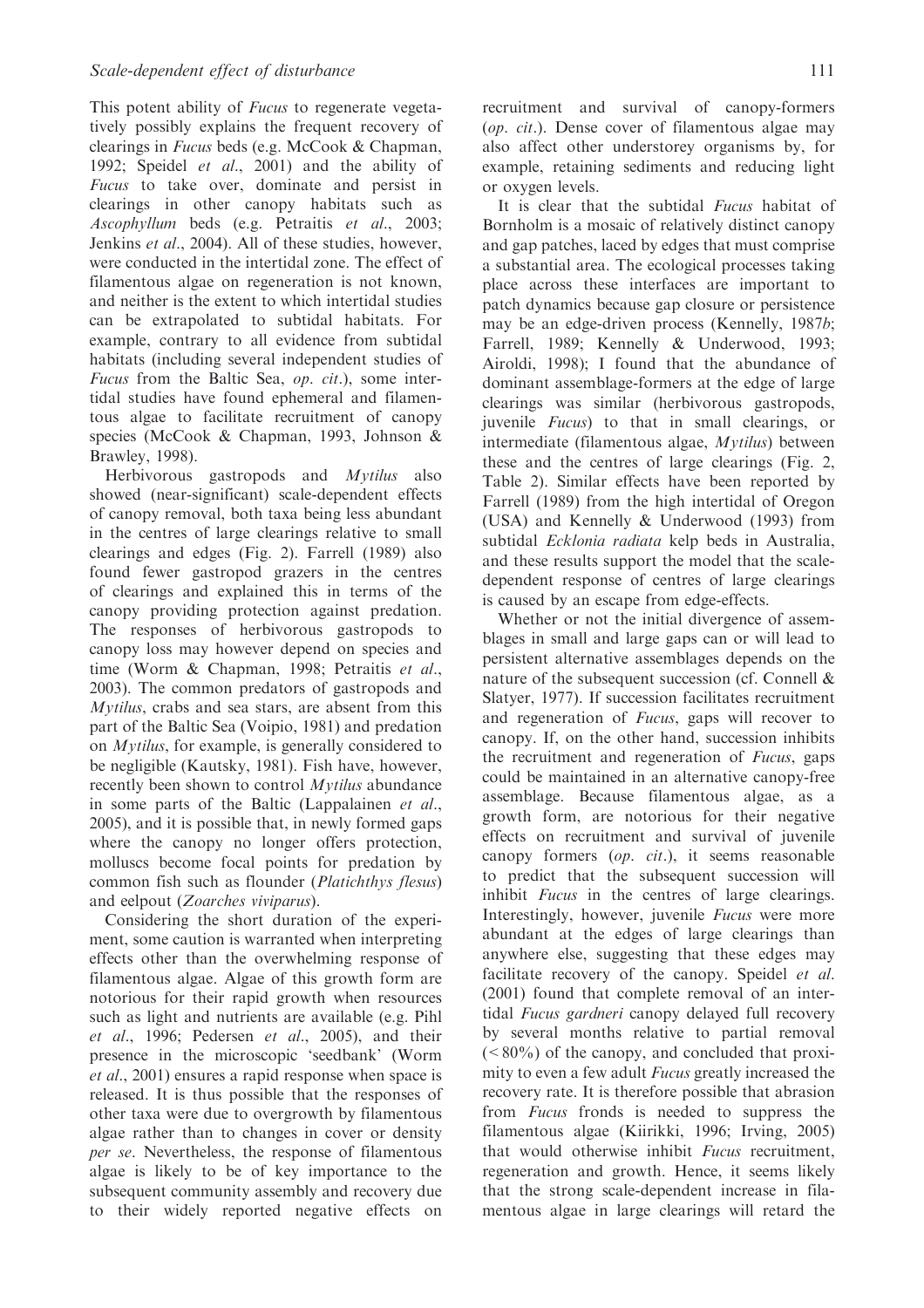canopy recovery process, restricting it to a slow encroachment from the edges.

#### Acknowledgments

This study could not have been carried out without the keen field assistance of JH Rasmussen. I am indebted to N.J. Nielsen and B. Wernberg for logistic support, and A.D. Irving and T.S. Elsdon for thoughtful comments on the manuscript.

#### References

- AIROLDI, L. (1998). Roles of disturbance, sediment stress, and substratum retention on spatial dominance in algal turf. Ecology, 79: 2759–2770.
- ANDREW, N.L. & JONES, G.P. (1990). Patch formation by herbivorous fish in a temperate Australian kelp forest. Oecologia, 85: 57–68.
- BALLESTEROS, E. (1990). Structure and dynamics of the community of Cystoseira zosteroides Turner C. Agardh (Fucales, Phaeophyceae) in the Northwestern Mediterranean. Sci. Mar., 54: 217–230.
- BERGER, R., HENRIKSSON, E., KAUTSKY, L. & MALM, T. (2003). Effects of filamentous algae and deposited matter on the survival of Fucus vesiculosus L. germlings in the Baltic Sea. Aquat. Ecol.,  $37 \cdot 1 - 11$ .
- CAPPELEN, J. & JØRGENSEN, B. (1999). Observed wind speed and direction in Denmark – with climatological standard normals, 1961–90. Report no. 99-13. Danish Meteorological Institute.
- COLE, R.G. & BABCOCK, R.C. (1996). Mass mortality of a dominant kelp (Laminariales) at Goat Island, North-eastern New Zealand. Mar & Freshw. Res., 47: 907–911.
- CONNELL, J.H. & SLATYER, R.O. (1977). Mechanisms of succession in natural communities and their role in community stability and organization. Amer. Nat., 111: 1119–1144.
- CONNELL, S.D. (2003). Negative effects overpower the positive of kelp to exclude invertebrates from the understorey community. Oecologia, 137: 97–103.
- COWEN, R.K., AGEGIAN, C.R. & FOSTER, M.S. (1982). The maintenance of community structure in a central California kelp forest. J. Exp. Mar. Biol. Ecol., 64: 189–201.
- DAYTON, P.K. (1985). Ecology of kelp communities. Ann. Rev. Ecol. Syst., 16: 215–245.
- DUGGINS, D.O., ECKMAN, J.E. & SEWELL, A.T. (1990). Ecology of understorey kelp environments. 2. Effects of kelps on recruitment of benthic invertebrates. J. Exp. Mar. Biol. Ecol., 143: 27–45.
- EDWARDS, M.S. (1998). Effects of long-term kelp canopy exclusion on the abundance of the annual alga Desmarestia ligulata (Light F). J. Exp. Mar. Biol. Ecol., 228: 309–326.
- EMMERSON, L.M. & COLLINGS, G.J. (1998). Macroalgal recruitment in artificially disturbed areas: interactive effects of temporal and spatial scale. Mar. Freshw. Res., 49: 541–546.
- ERIKSSON, B.K. & JOHANSSON, G. (2003). Sedimentation reduces recruitment success of Fucus vesiculosus (Phaeophyceae) in the Baltic Sea. Eur. J. Phycol., 38: 217–222.
- FARRELL, T.M. (1989). Succession in a rocky intertidal community the importance of disturbance size and position within a disturbed patch. J. Exp. Mar. Biol. Ecol., 128: 57–74.
- FOWLER-WALKER, M.J. & CONNELL, S.D. (2002). Opposing states of subtidal habitat across temperate Australia: consistency and predictability in kelp canopy–benthic associations. Mar. Ecol. Prog. Ser., 240: 49–56.
- GAGNON, P., WAGNER, G. & HIMMELMAN, J.H. (2004). Use of a wave tank to study the effect of water motion and algal movement on displacement of the sea star Asterias vulgaris towards its prey. Mar. Ecol. Prog. Ser., 258: 125-132.
- IRVING, A.D. (2005). Patterns and responses of benthos to habitat heterogeneity in algal forests of Australasia and Antarctica. Ph.D. Thesis, University of Adelaide, Adelaide.
- IRVING, A.D., CONNELL, S.D. & ELSDON, T.S. (2004). Effects of kelp canopies on bleaching and photosynthetic activity of encrusting coralline algae. J. Exp. Mar. Biol. Ecol., 310: 1–12.
- ISAEUS, M., MALM, T., PERSON, S. & SVENSSON, A. (2004). Effects of filamentous algae and sediment on recruitment and survival of Fucus serratus (Phaeophyceae) juveniles in the eutrophic Baltic Sea. Eur. J. Phycol., 39: 301–307.
- JENKINS, S.R., NORTON, T.A. & HAWKINS, S.J. (2004). Long term effects of Ascophyllum nodosum canopy removal on mid shore community structure. J. Mar. Biol. Ass. U.K., 84: 327–329.
- JOHNSON, L.E. & BRAWLEY, S.H. (1998). Dispersal and recruitment of a canopy-forming intertidal alga: the relative roles of propagule availability and post-settlement processes. Oecologia, 117: 517–526.
- KAUTSKY, N. (1981). On the trophic role of the blue mussel  $(Mvtilus)$  edulis L.) in a Baltic coastal ecosystem and the fate of the organic matter produced by the mussels. Kieler Meeresforschungen Sonderheft, 5: 454–461.
- KENNELLY, S.J. (1987a). Physical disturbances in an Australian kelp community. I. Temporal effects. Mar. Ecol. Prog. Ser., 40: 145–153.
- KENNELLY, S.J. (1987b). Inhibition of kelp recruitment by turfing algae and consequences for an Australian kelp community. J. Exp. Mar. Biol. Ecol., 112: 49–60.
- KENNELLY, S.J. & UNDERWOOD, A.J. (1993). Geographic consistencies of effects of experimental physical disturbance on understorey species in sublittoral kelp forests in central New South Wales. J. Exp. Mar. Biol. Ecol., 168: 35–58.
- KIIRIKKI, M. (1996). Experimental evidence that Fucus vesiculosus (Phaeophyta) controls filamentous algae by means of the whiplash effect. Eur. J. Phycol., 31: 61-66.
- KONAR, B. (2000). Seasonal inhibitory effects of marine plants on sea urchins: structuring communities the algal way. Oecologia, 125: 208–217.
- LAPPALAINEN, A., WESTERBOM, M. & HEIKINHEIMO, O. (2005). Roach (Rutilus rutilus) as an important predator on blue mussel  $(Mytilus)$  populations in a brackish water environment, the northern Baltic Sea. Mar. Biol., 147: 323–330.
- MCCOOK, L.J. & CHAPMAN, A.R.O. (1992). Vegetative regeneration of Fucus rockweed canopy as a mechanism of secondary succession on an exposed rocky shore. Bot. Mar., 35: 35-46.
- MCCOOK, L.J. & CHAPMAN, A.R.O. (1993). Community succession following massive ice-scour on a rocky intertidal shore: recruitment, competition and predation during early, primary succession. Mar. Biol., 115: 565-575.
- MELVILLE, A.J. & CONNELL, S.D. (2001). Experimental effects of kelp canopies on subtidal coralline algae. Austral Ecol., 26: 102–108.
- PAINE, R.T. & LEVIN, S.A. (1981). Intertidal landscapes: disturbance and the dynamics of pattern. Ecol. Monogr., 51: 145–178.
- PEDERSEN, M.F., STAEHR, P.A., WERNBERG, T. & THOMSEN, M.S. (2005). Biomass dynamics of exotic Sargassum muticum and native Halidrys siliquosa in Limfjorden, Denmark – implications of species replacements on turnover rates. Aquat. Bot., 83: 31–47.
- PETRAITIS, P.S. & DUDGEON, S.R. (1999). Experimental evidence for the origin of alternative communities on rocky intertidal shores. Oikos, 84: 239–245.
- PETRAITIS, P.S. & LATHAM, R.E. (1999). The importance of scale in testing the origins of alternative community states. Ecology, 80: 429–442.
- PETRAITIS, P.S., RHILE, E.C. & DUDGEON, S. (2003). Survivorship of juvenile barnacles and mussels: spatial dependence and the origin of alternative communities. J. Exp. Mar. Biol. Ecol., 293: 217–236.
- PIHL, L., MAGNUSSON, G., ISAKSSON, I. & WALLENTINUS, I. (1996). Distribution and growth dynamics of ephemeral macroalgae in shallow bays in the Swedish west coast. J. Sea Res., 35: 169–180.